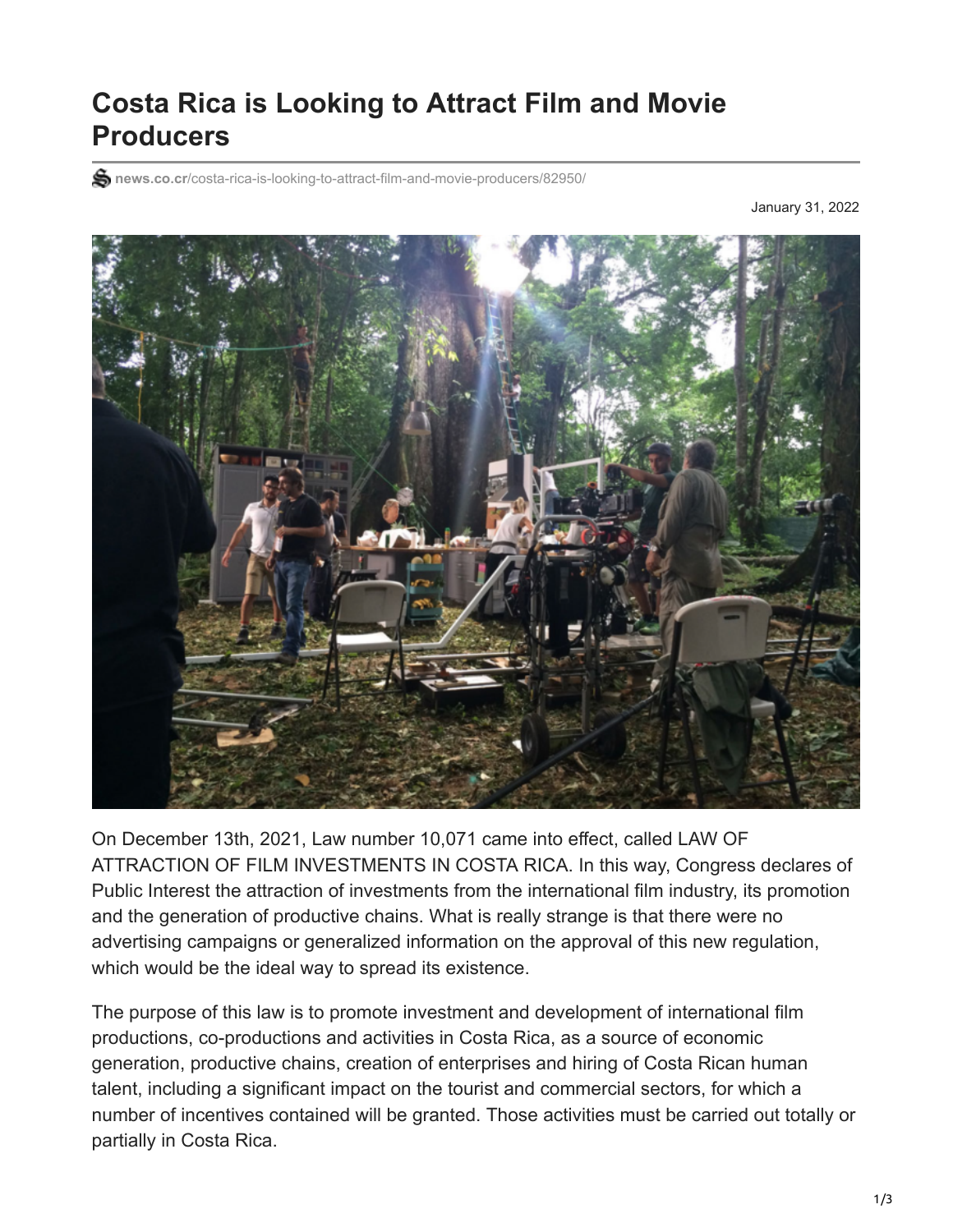The filmic activities considered for the benefits of this law are those of the entertainment industry, aimed at a wide international market, such as the following: a) Short, medium and long-length films. b) Documentaries, series and novels (Similar to the Award winning novel produced by The Star "Crazy Jungle Love". c) Reality TV shows, audiovisual marketing pieces, commercials and video clips. d) Serial programs or their chapters. e) Post-production services. f) Drawing, digital animation and videogames. Each film project must be structured and executed for specific periods.

The list of incentives is as follows:

a) Producers will be exempt from income tax on dependent or independent personal work and from withholdings for remittances abroad from foreign personnel for payments to actors, actresses, directors, producers, technical personnel and all those necessary for the development of the project, provided that said payments are not made with funds from a Costa Rican source.

b) Temporary importation of equipment and spare parts for film and audiovisual production to the territory with suspension of all import taxes, as well as exempt from guarantee deposit. Said merchandise must be clearly identified and must be definitively re-exported or imported, within a maximum period of fifteen days from the end of the period granted by Procomer to the film or audiovisual project. Through regulations approved by the Customs Directorate, the abbreviated procedure to carry out these imports will be established.

c) Exemption from all taxes, levies, fees or contributions to imports that fall on tools, clothing, makeup, scenery and technical material that are required to carry out the project. Likewise, the people in charge of entering materials, equipment or clothing for the project will be provided with the entry of the corresponding luggage, without paying taxes or other charges. d) When the producers make purchases of goods and services in Costa Rica directly related to the project, which exceed an amount of US \$ 500,00 (five hundred thousand dollars), they will be granted a refund of ninety percent (90%) of the amount total value added tax that they have paid on these. The remaining ten percent (10%) will be allocated to the Fund for Audiovisual and Cinematographic Development run by the Costa Rican Center for Cinematographic Production of the Ministry of Culture and Youth.

e) Migratory advantages. The General Directorate of Migration and Immigration will grant, within a maximum period of twenty business days from the recommendation of the Costa Rican Foreign Trade Promoter (Procomer), the temporary work visa and / or immigration permit to foreigners who are required for the development or execution of the projects subject to this law.

It is also established that the Government and its institutions will facilitate the permits for the access and filming of the projects in areas or locations that are under their administration, whenever this is feasible, for which the respective authority will determine the measures or limitations deemed necessary. In the case of natural areas, in addition, the corresponding entity will provide the permits, establishing the protocols, limitations and exceptions necessary to ensure the protection of the environment.